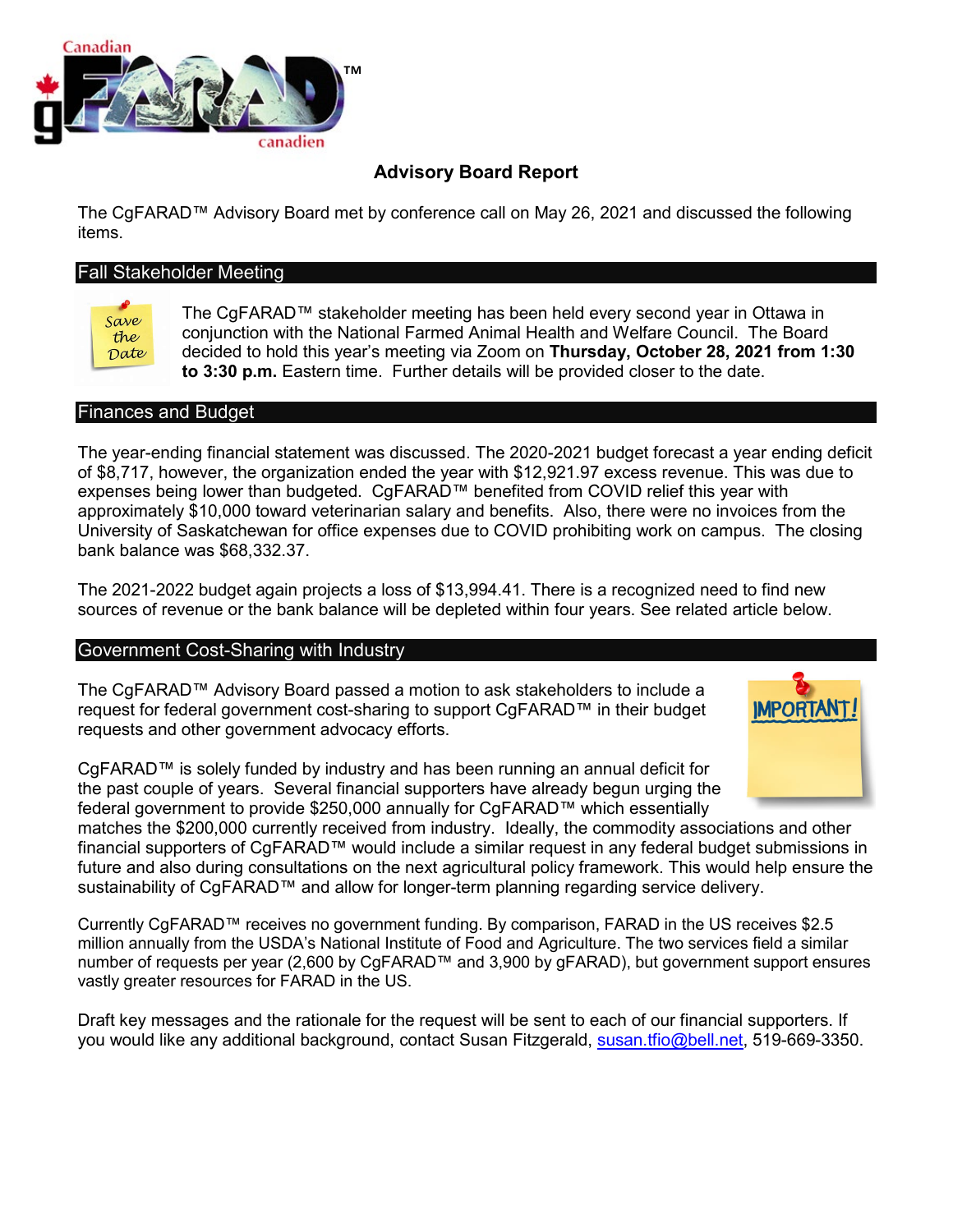# CgFARAD™ Withdrawal Recommendation Requests

The spring newsletter, which provides a summary of last year's requests (May 2020 to April 2021), was sent out to stakeholders the end of May.

CgFARAD™ responded to 2,557 withdrawal requests in 2020-2021 covering 24 different livestock and poultry commodities. The number of requests was down slightly from 2,640 in 2019-2020 but similar to the 2,404 requests in 2018-2019. Sheep, goat and swine requests were noticeably lower while broilers, turkeys and dairy cattle requests were higher. Requests relating to backyard chickens have also begun showing up more frequently.

## CgFARAD™ Research Projects

The dexamethasone depletion study in beef cattle and lactating dairy cattle was funded by OMAFRA-UGuelph (Alliance), the Dairy Farmers of Ontario and the Beef Farmers of Ontario. The beef cattle study is completed including the tissue assay results, while the dairy cattle study animal phase and sample collection is nearing completion with the assay still pending. Results of these two studies will assist veterinarians with rational withdrawal time estimated that can ensure human food safety.

Two Masters students have completed their research regarding the depletion studies utilizing hepatocytes. Hopefully there will be a published paper from this work.

In selecting research projects, Dr. Ron Johnson, CgFARAD™ Co-director, looks at the CgFARAD™ data, identifies gaps that pharmaceutical companies are unlikely to pursue, and then approaches commodity groups to determine if there is interest in having research done in this area. Commodity groups can also contact Ron directly if interested in a particular study. If research grant funds can be found, there is low cost to the commodity groups.

More details on the research projects will be provided in the fall newsletter.



Animalytix has graciously agreed to provide on-going free access to the Canadian Compendium of Veterinary Products including pharmaceutical data. This is a welcome and essential in-kind contribution. Access to this information is critical to the running of the database.

## Advisory Board – General Business

According to the Advisory Board Terms of Reference, the Chair position is a one-year term ending in May each year. Tom Inglis was nominated and agreed to serve as Chair replacing Corlena Patterson who served as Chair for two years.

Chathurika Dayananda, Dairy Processors Association of Canada stepped down after serving her term. The new feed and processing industry representative is Erica Charlton with the Canadian Poultry and Egg Processors Council. All other Board members agreed to continue for at least another year.